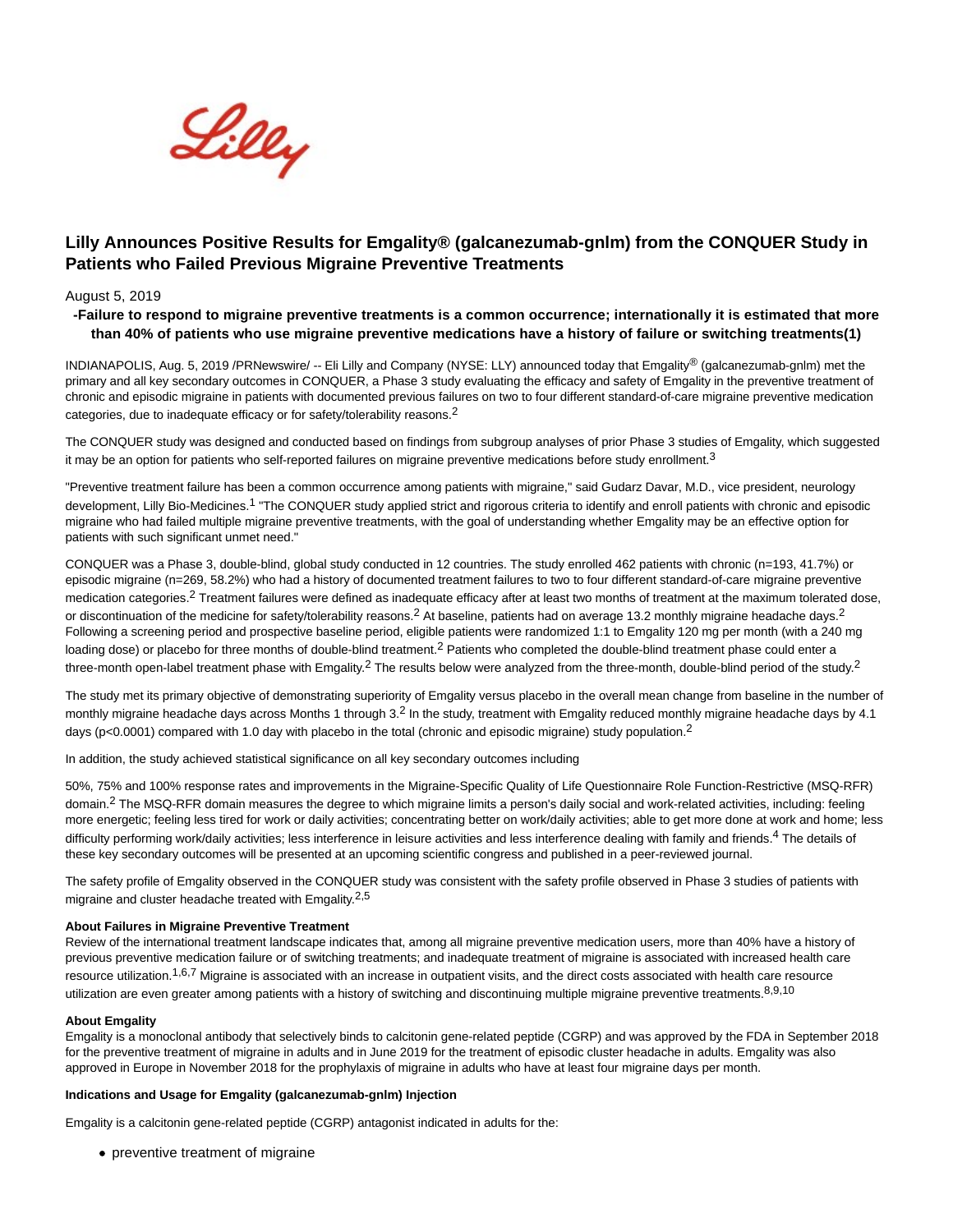• treatment of episodic cluster headache

#### **Important Safety Information**

#### **Contraindications**

Emgality is contraindicated in patients with serious hypersensitivity to galcanezumab-gnlm or to any of the excipients.

#### **Warnings and Precautions**

# **Hypersensitivity Reactions**

Hypersensitivity reactions, including anaphylaxis, angioedema, dyspnea, urticaria, and rash, have been reported with Emgality. If a serious or severe hypersensitivity reaction occurs, discontinue administration of Emgality and initiate appropriate therapy. Hypersensitivity reactions can occur days after administration and may be prolonged.

#### **Adverse Reactions**

The most common adverse reactions (incidence ≥2% and at least 2% greater than placebo) in Emgality clinical studies were injection site reactions.

# **Please see [Full Prescribing Information,](https://c212.net/c/link/?t=0&l=en&o=2541397-1&h=642819481&u=http%3A%2F%2Fuspl.lilly.com%2Femgality%2Femgality.html%3Fs%3Dpi&a=Full+Prescribing+Information) including [Patient Information,](https://c212.net/c/link/?t=0&l=en&o=2541397-1&h=1020575795&u=http%3A%2F%2Fuspl.lilly.com%2Femgality%2Femgality.html%3Fs%3Dppi&a=Patient+Information) for Emgality. See Instructions for Use included with the device.**

# **GZ HCP ISI 04JUN2019**

# **About Lilly's Commitment to Headache Disorders**

For over 25 years, Lilly has been committed to helping people affected by headache disorders, investigating more than a dozen different compounds for the treatment of migraine and cluster headache. These research programs have accelerated our understanding of these diseases and furthered the advancement of our comprehensive late-stage development programs studying galcanezumab-gnlm, approved by the U.S. Food and Drug Administration for the preventive treatment of migraine in adults and the treatment of episodic cluster headache in adults, and lasmiditan, an investigational drug currently under review by the U.S. Food and Drug Administration for the acute treatment of migraine with or without aura in adults. Our goal is to apply our combined clinical, academic and professional experience to build a research portfolio that delivers comprehensive solutions and addresses the needs of people affected by these disabling neurologic diseases.

# **About Eli Lilly and Company**

Lilly is a global health care leader that unites caring with discovery to create medicines that make life better for people around the world. We were founded more than a century ago by a man committed to creating high-quality medicines that meet real needs, and today we remain true to that mission in all our work. Across the globe, Lilly employees work to discover and bring life-changing medicines to those who need them, improve the understanding and management of disease, and give back to communities through philanthropy and volunteerism. To learn more about Lilly, please visit us at **lilly.com** and **lilly.com/newsroom**. P-LLY

This press release contains forward-looking statements (as that term is defined in the Private Securities Litigation Reform Act of 1995) about Emgality (galcanezumab-gnlm) as a preventive treatment for patients with migraine and as a treatment for patients with episodic cluster headache and lasmiditan as a potential acute treatment for patients with migraine, and reflects Lilly's current belief. However, as with any pharmaceutical product, there are substantial risks and uncertainties in the process of development and commercialization. Among other things, there can be no guarantee that Emgality will receive additional regulatory approvals or be commercially successful. For further discussion of these and other risks and uncertainties, see Lilly's most recent Form 10-K and Form 10-Q filings with the United States Securities and Exchange Commission. Except as required by law, Lilly undertakes no duty to update forward-looking statements to reflect events after the date of this release.

# References:

<sup>1</sup> Pike J, Mutebi A, Shah N, Jackson J, Cotton S, Desai PR, Sapra S. Factors associated with a history of failure and switching migraine prophylaxis treatment: an analysis of clinical practice data from the United States, Germany, France, and Japan. Value Health. 2016;19(3):A68.

2 Data on file. July 2019.

3 Zhang Q, Ruff D, Pearlman E, Govindan S, Aurora K. Efficacy of Galcanezumab in Patients Who Failed to Respond to Preventives Previously: Results from EVOLVE-1, EVOLVE-2 and REGAIN Studies. Neurology. 2018;90(Suppl 15):S20.004.

4 Bagley CL, Rendas-Baum R, Maglinte GA, et al. Validating Migraine-Specific Quality of Life Questionnaire v2.1 in episodic and chronic migraine. Headache. 2012;52:3.

5 Emgality [Prescribing Information]. Indianapolis, IN: Lilly USA, LLC.

6 Messali A, Sanderson JC, Blumenfeld AM, Goadsby PJ, Buse DC, Varon SF, Stokes M, Lipton RB. Direct and indirect costs of chronic and episodic migraine in the United States: a web-based survey. Headache. 2016;56(2):306-322.

<sup>7</sup> Shah AM, Bendtsen L, Zeeberg P, Jensen RH. Reduction of medication costs after detoxification for medication-overuse headache. Headache. 2013;53(4):665-672.

8 Bonafede M, Cappell K, Sapra S, Shah N, Desai P, Tepper S. Direct costs associated with migraine in the US. Neurology. 2017;88(Suppl 16):P1.180.

9 Ford J, Nyhuis A, Aurora S, Foster SA, Schroeder K. Cycling through migraine preventive treatments: implications to all-cause total direct costs. Cephalalgia. 2017;37(Suppl 1):272- 273.

<sup>10</sup> Raval AD, Shah A. National trends in direct health care expenditures among US adults with migraine: 2004 to 2013. J Pain. 2017;18(1):96-107.